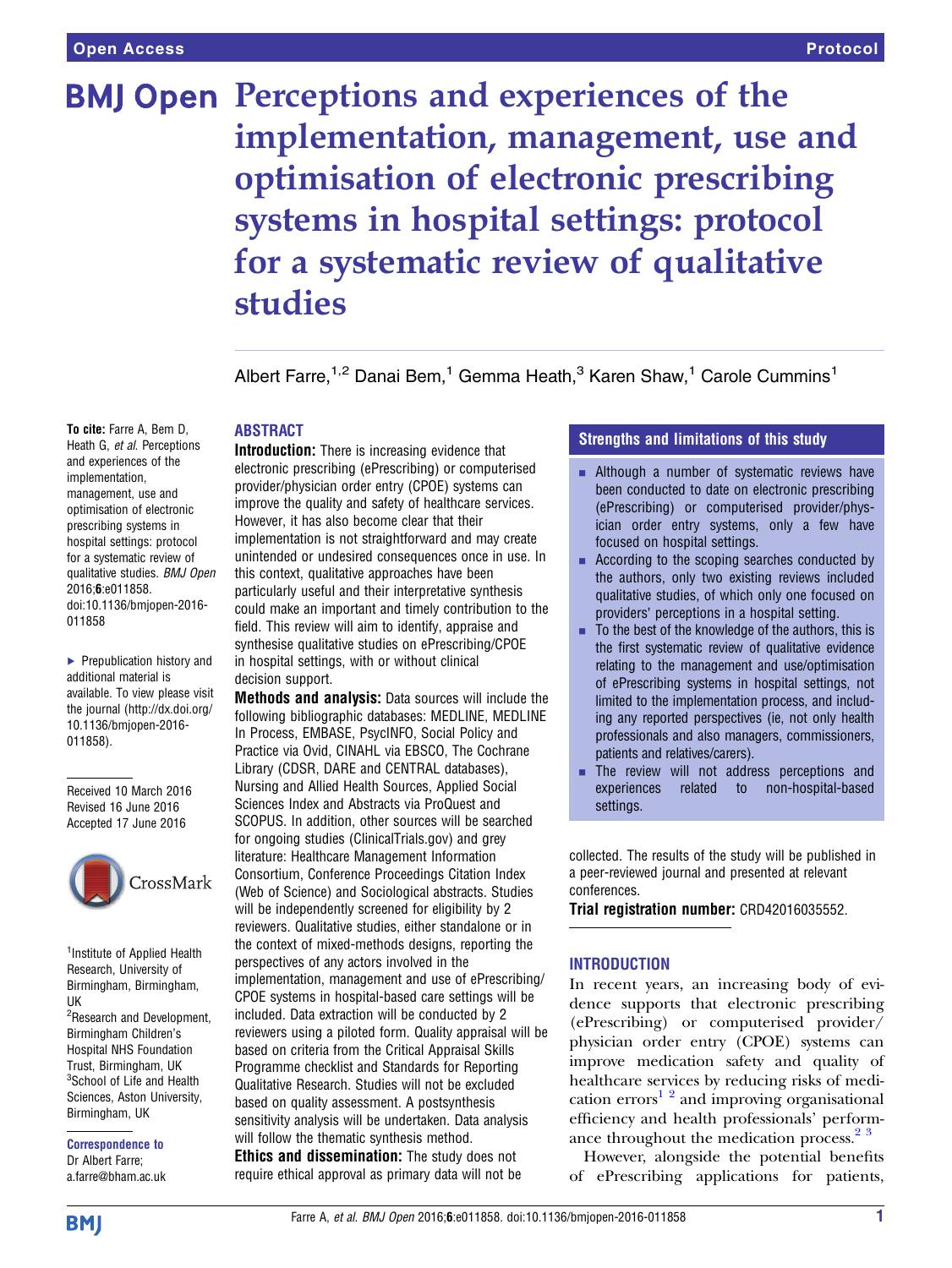professionals and healthcare systems/organisations, it has also become clear that their implementation is not straightforward and may cre[ate](#page-4-0) unintended or undesired consequences once in use, $3-6$  with potentially adverse effects on clinical workflows<sup>[7](#page-4-0)</sup> and collaborative work<sup>[8](#page-4-0)</sup> such as increased data entry tasks and redistribution of work and time for patient care<sup>[9](#page-4-0)</sup> or reduced interactions between nurses and doctors.<sup>[10](#page-4-0)</sup> Likewise, as work practices change, hospital staff have to learn new ways of working, which can also result in the development of 'workarounds' where technology is used in ways other than intended.<sup>11–[13](#page-4-0)</sup> This, together with the inherent difficulty of demonstrating the impact of health information technologies (HITs) on clinical outcomes $^{2}$  <sup>14</sup> due to the systemic nature of changes brought about by HIT implementation, means that inductive exploratory approaches of a qualitative nature can make an important contribution to this field. $9^{15-17}$  $9^{15-17}$  $9^{15-17}$  $9^{15-17}$ 

Qualitative approaches are particularly well suited to (1) understanding how systems are used in practice, including the identification of unintended consequences, to inform the implementation, development and optimisation of ePrescribing systems in specific contexts; $3 \times 18-21$  $3 \times 18-21$  $3 \times 18-21$  $3 \times 18-21$  (2) considering the role of social and organisational factors alongside technology in the implementation process;  $8^{12}$   $22$  and (3) making sense of complex data about quality and safety, which cannot be straightforwardly classified or quantified and therefore cannot be elicited from sources such as audit data, routine metrics and statistics or incident-reporting systems.[23](#page-5-0)–<sup>26</sup>

On this basis, the proposed systematic review will collate, assess and analyse the current evidence relating to perceptions and experiences of those involved in the implementation, management, use and optimisation of ePrescribing systems in the hospital setting.

A number of systematic reviews have been conducted to date on ePrescribing/CPOE systems: five reviews used quantitative approaches<sup>27–[31](#page-5-0)</sup> and two used qualitative approaches,  $32 \frac{33}{33}$  of which only one focused on user perceptions of ePrescribing system implementation in a hos-pital setting.<sup>[33](#page-5-0)</sup> However, this review was restricted to health professionals' perceptions of implementation (ie, barriers and facilitators to the implementation process) and therefore did not include (1) any experiences relating to the use of ePrescribing systems beyond the 'implementation stage' and (2) any experiences from other actors involved in and/or affected by ePrescribing such as service managers, commissioners, patients and relatives/carers. In addition, there were some methodological limitations to this review such as the adoption of an aggregative (rather than interpretative) approach to data synthesis, language restrictions and exclusion of poor quality studies. Thus, given the very limited number of primary studies previously identified (n=5), a systematic review of qualitative studies with a broader focus and an interpretative approach is needed. It is anticipated that this will move the field forward by deepening our conceptual understandings of the implementation, management, use and optimisation of ePrescribing from the perspectives of those involved.

#### Aims and objectives

The aim of this review is to explore the perceptions and experiences of the implementation, management, use and optimisation of ePrescribing/CPOE systems with or without clinical decision support (CDS) in the hospital setting.

#### **Objectives**

- ▸ To identify, appraise and synthesise primary qualitative studies on ePrescribing/CPOE systems, with or without CDS, in hospital settings.
- ▸ To explore/interpret the contribution of such findings to the understanding of the perceptions and experiences of those involved in the implementation, management, use and optimisation of ePrescribing/ CPOE systems in hospital settings.

### METHODS AND ANALYSIS **Design**

This systematic review will follow the reporting guidelines formulated in the 'Enhancing transparency in reporting the synthesis of qualitative research' (ENTREQ) statement.<sup>[34](#page-5-0)</sup>

### Search strategy

The following sources will be searched for primary studies:

- ▸ Bibliographic databases: MEDLINE, MEDLINE In Process, EMBASE, PsycINFO, Social Policy and Practice via Ovid, CINAHL via EBSCO, The Cochrane Library (CDSR, DARE and CENTRAL databases), Nursing and Allied Health Sources, Applied Social Sciences Index and Abstracts (ASSIA) via ProQuest and SCOPUS.
- ▸ Sciences and Social Sciences Citation Index (Web of Science) for citation searching.
- ▸ ClinicalTrials.gov for ongoing studies.
- ▸ Checking of citation lists of included studies and relevant reviews.
- ▸ Grey literature sources: Healthcare Management Information Consortium, Conference proceedings citation index (Web of Science) and Sociological abstracts.
- ▸ Selected specialist journals in the field of health informatics and qualitative research will be hand searched for additional relevant studies.

A comprehensive search strategy will be conducted with the use of search filters $35\frac{36}{10}$  or Medical Subject Headings terms relating to qualitative and mixedmethods research where appropriate in order to identify relevant qualitative studies. A combination of text words and index terms will be used for each of the two main sets of concepts relating to the perspective (including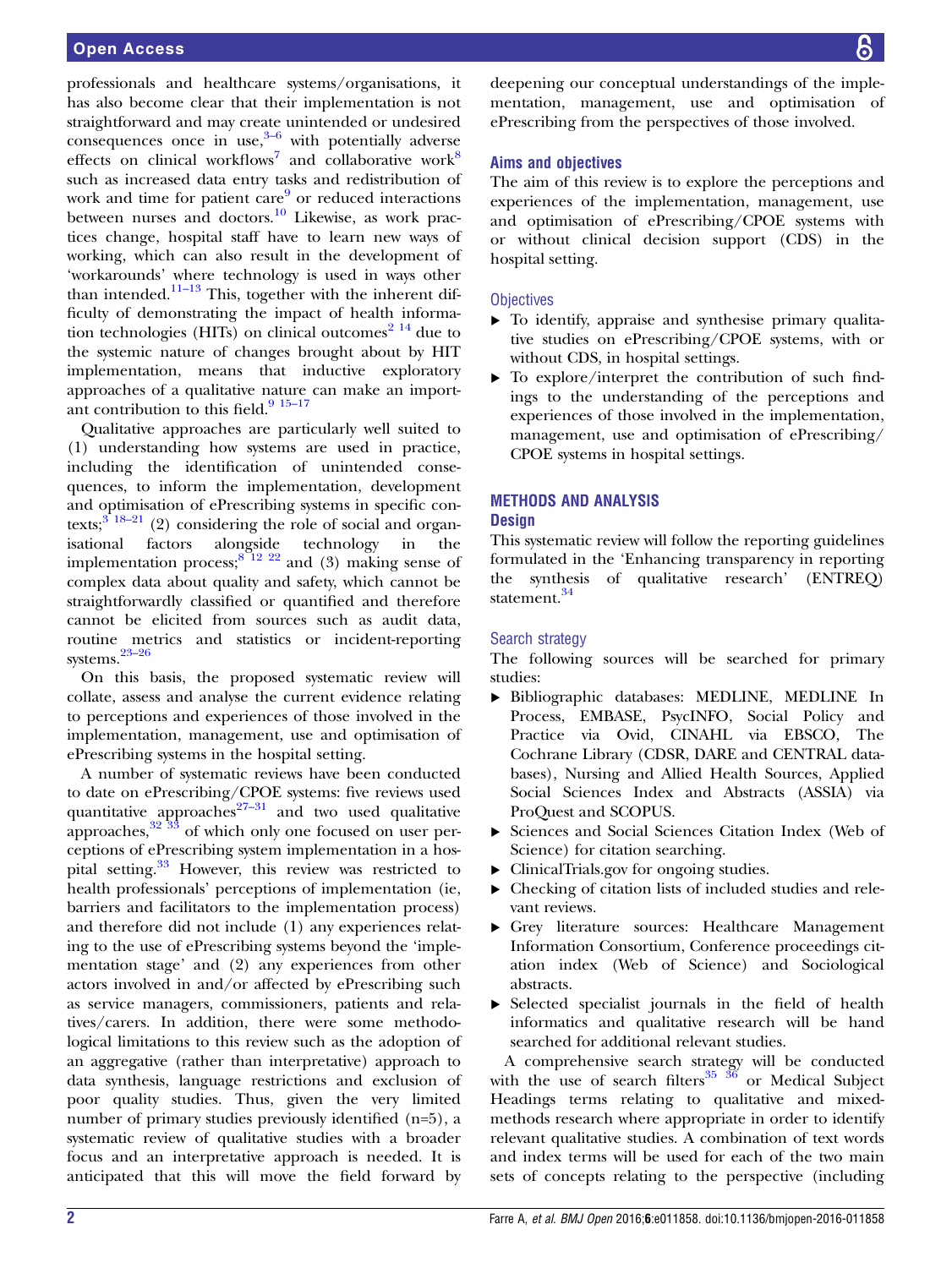terms such as perceptions, attitudes, views and experiences) and intervention (including terms such as ePrescribing, CPOE and CDS) including variations and permutations of search terms tested and used in previous systematic reviews with a similar scope.<sup>2</sup> 33<sup>-37</sup>-39 There will be no restriction on date or language of publication. A sample search strategy for MEDLINE is provided (see online [supplementary appendix](http://dx.doi.org/10.1136/bmjopen-2016-011858) 1) and this strategy has been adapted for use in each bibliographic database.

#### Selection criteria

The literature search results will be imported into EndNote X7.4 (Thomson Reuters, New York) in order to remove duplicate records and complete the study selection process. Two reviewers will independently screen articles for eligibility using predetermined inclusion/exclusion criteria (table 1). Any discrepancies between reviewers will be resolved by discussion or with the involvement of a third reviewer where consensus was not reached. Translation of non-English language articles will be undertaken if necessary. The selection

process will be illustrated using a Preferred Reporting Items for Systematic Reviews and Meta-Analyses flow diagram.[40](#page-5-0)

#### **Setting**

Any hospital-based care setting will be included. Other settings such as primary care, non-hospital-based clinics, non-hospital-based secondary/tertiary care, nonhospital-based community care and residential care settings will be excluded. In cases where a study includes non-hospital-based and hospital-based settings, a decision regarding study inclusion will be made on the basis of the reported data that belong to the hospital side of the study being identifiable and extractable.

#### **Perspective**

This review will not focus on a particular perspective, and therefore, studies of any types of participants will be included. Participants/perspectives included in the review may comprise, but are not limited to, the following: service providers (including doctors, nurses, pharmacists and any allied health professionals who are

| Inclusion and exclusion criteria for study selection<br>Table 1                                                                                                                                                                                                                                                                                                                                                                                                                               |                                                                                                                                                                                                                                                |
|-----------------------------------------------------------------------------------------------------------------------------------------------------------------------------------------------------------------------------------------------------------------------------------------------------------------------------------------------------------------------------------------------------------------------------------------------------------------------------------------------|------------------------------------------------------------------------------------------------------------------------------------------------------------------------------------------------------------------------------------------------|
| <b>Include</b>                                                                                                                                                                                                                                                                                                                                                                                                                                                                                | <b>Exclude</b>                                                                                                                                                                                                                                 |
| Study design<br>• Qualitative studies, standalone<br>Qualitative studies in the context of mixed-methods or other<br>designs<br>Systematic reviews of qualitative studies (at least one<br>database searched)<br><b>Publication type</b><br>$\blacktriangleright$ Full article<br>Letter<br>Conference abstracts<br>$\triangleright$ Study report                                                                                                                                             | Quantitative studies<br>Clearly commentary/letter only with no new data from<br>ь<br>primary studies<br>• Clearly narrative review (no mention of any database<br>searched)<br>$\triangleright$ Letter with a commentary on other studies only |
| Setting<br>Any hospital-based care setting<br>Include any mixed-care setting at this stage                                                                                                                                                                                                                                                                                                                                                                                                    | $\blacktriangleright$ Primary care settings<br>Clinics not hospital-based<br>▶ Secondary/tertiary care not hospital-based<br>Community care not hospital-based<br>Residential care setting                                                     |
| Perspective-population<br>All individuals involved in electronic prescribing systems'<br>implementation, use and management such as: service<br>providers (including doctors, nurses, pharmacists and allied<br>health professionals), service users (including patients and<br>family members or relatives of patients), personnel involved<br>in the management and/or implementation, policymakers or<br>commissioners responsible for the introduction of such<br>systems<br>Intervention | <b>None</b>                                                                                                                                                                                                                                    |
| Any electronic system, or subsystem, involved in the<br>prescription and/or administration phase of the medication<br>process<br>Evaluation-outcomes                                                                                                                                                                                                                                                                                                                                          | Any electronic system not involved in the prescription<br>and/or administration phases of the medication process<br>(eg, robots that pick drugs for dispensing and systems<br>for stock control are excluded)                                  |

No restriction by outcome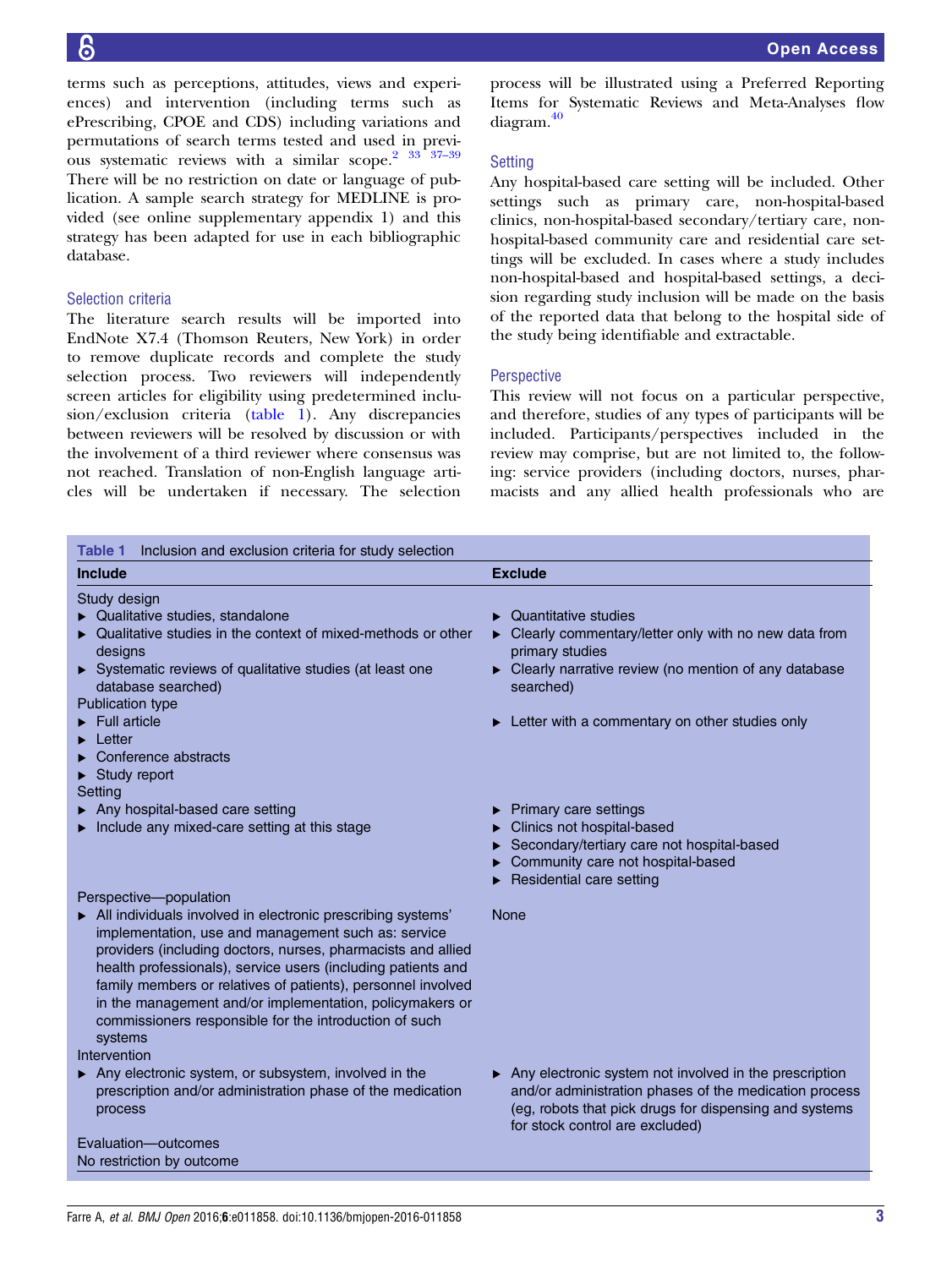involved in the use of ePrescribing systems), service users (including patients and relatives/carers of patients), personnel involved in the management and/ or implementation of ePrescribing systems and policymakers or commissioners responsible for the introduction of ePrescribing systems.

## Intervention

Any electronic system, or subsystem, involved in the prescription and/or administration of medication will be included. This comprises studies of CDS systems within or alongside ePrescribing/CPOE and studies of electronic health records systems that include ePrescribing/ CPOE. In the latter case, studies will only be included if the ePrescribing/CPOE-related data are identifiable and extractable. Electronic systems only involved in other phases of the medication process (documenting/transcribing, dispensing or monitoring) will be excluded.

## Comparison

No restrictions applied.

## Evaluation

Any qualitative studies focusing on the perceptions and experiences of those involved in the implementation, management, use and optimisation of ePrescribing systems in a hospital setting. The main outcome of this review will be to identify key issues and areas of importance from the users' perspectives to inform the quality and safety of healthcare services delivery.

## Quality appraisal

Quality appraisal of included studies will be conducted using a tool developed specifically for the review based on items from the Critical Appraisal Skills Programme Qualitative Research Checklist,<sup>[41](#page-5-0)</sup> and the Standards for Reporting Qualitative Research.<sup>[42](#page-5-0)</sup> The methodological quality of each study will be appraised by two reviewers independently and the outcome and reasons for their assessments recorded. Disagreements will be resolved by discussion or referral to a third reviewer.

Given the inherent difficulty of appraising all aspects of quality of qualitative research, $43$  studies will not be excluded based on quality or adequacy of the reporting. Instead, a postsynthesis sensitivity analysis $44$  will be undertaken to explore whether any particular finding or group of findings is dependent, either exclusively or disproportionately, on one or more studies classified as 'low quality' or 'inadequately reported' by the review team. The quality appraisal and sensitivity analysis will enable an accurate judgement of the quality of the evidence included in the review, which will be discussed and considered in the reporting of the findings. In addition, it will indicate any issues shared by studies that should be considered when designing any new qualitative studies.

## Data extraction

Data extraction will be conducted by two reviewers using standardised piloted data extraction form. Discrepancies will be resolved through discussion or referral to a third reviewer. The following (but not limited to) information will be extracted from all included studies:

- ▸ Purpose of the study and specific objectives or research questions;
- Study characteristics, study location (eg, country, setting);
- ▸ Population (eg, number, age, gender, recruitment/ sampling strategies);
- ▸ Qualitative approach and research paradigm (eg, grounded theory, ethnography, phenomenology);
- ▸ Data collection methods;
- ▸ Data analysis methods;
- ▸ Results.

We will understand the findings to be all of the text labelled as 'results' or 'findings' in the selected papers. Included data will therefore include verbatim data extracts from participants as well as authors' descriptions, summaries and interpretation of primary data. These will also be used to contextualise and facilitate the interpretation of primary findings included in the review.

## Data analysis

The results sections of the included studies will be entered, verbatim, into QSR NVivo 10 software and will be treated as qualitative data.

We will then undertake a thematic synthesis,  $45$  which we consider particularly suitable for this work, where included studies are likely to bring in a wide range of intervention features (systems' scope and functionalities), settings (including different countries) and perspectives that could hinder the potential for conceptual innovation. A key strength of using thematic analysis is the flexibility that this method offers in this respect, that is, it is possible to synthesise with or without conceptual innovation using thematic synthesis. While the review team will be aiming for an analytical (rather than descriptive) synthesis output, if establishing analytical themes were to be deemed problematic by the review team, it would still be possible to produce a satisfactory synthesis using this method. Also, thematic synthesis has been regarded as a suitable and relevant method for synthesising qualitative research in the context of health technology assessment.<sup>[46](#page-5-0)</sup>

Following Thomas and Harden, $45$  this will involve three overlapped and inter-related stages: (1) line-by-line coding of the findings of the primary studies, (2) categorisation of codes into descriptive themes and (3) development of analytical themes to describe and/or explain all of the previous descriptive themes. As we will adopt an inductive approach to data analysis, the main analytical concern of the review has not been established beforehand. During the initial descriptive stage of the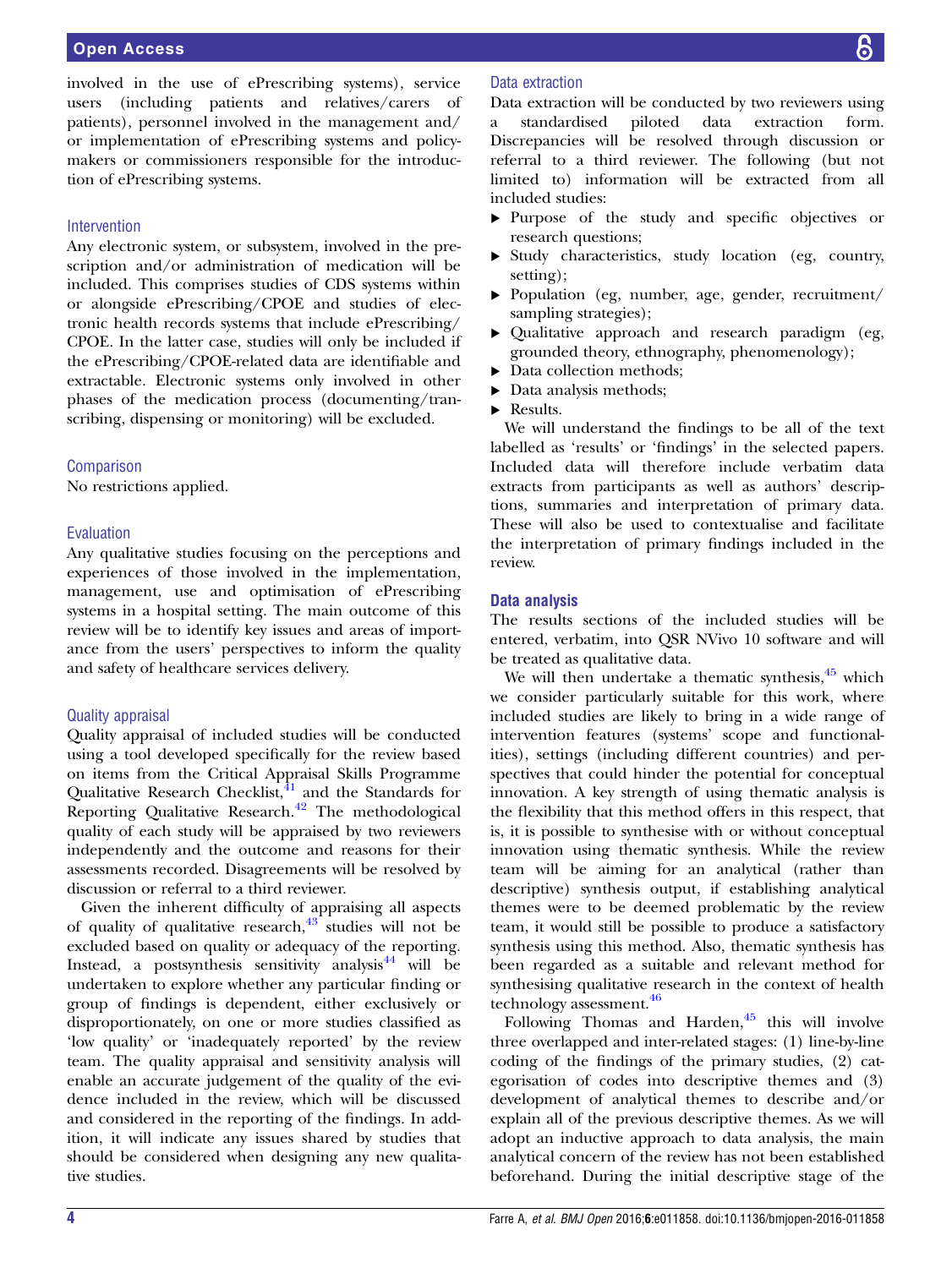<span id="page-4-0"></span>data analysis process, we expect to identify the main issues reported by primary studies alongside the range of aspects that frame them, including perspectives/types of participants, implementation stages, system functionality and level of care, that might be deemed relevant once the reviewers achieve familiarity with the extracted primary data. These will then be critically discussed and put in relation to the main emerging descriptive themes to then consider the focus of the analytical stage of the thematic synthesis.

To ensure the robustness of the findings, various verification procedures will be undertaken including:

- ▸ Multiple coding: data will be codified independently by two reviewers.
- ▸ Reviewer triangulation: three reviewers will compare their interpretations of the two codebooks.
- ▸ Data sessions: these will be held at various stages and will involve all members of the review team to  $(1)$ discuss and agree on the coding framework; (2) establish and refine descriptive themes; (3) discuss and agree analytical themes and interpretative framework and (4) discuss any emerging issues from the sensitivity analysis and establish final results.

### **DISCUSSION**

Those involved in and/or affected by technologies aimed at supporting the medication prescription and administration process in hospital settings will include not only health professionals and also other actors such as patients and relatives/carers, managers, commissioners or HIT professionals.

A better understanding of the range of actors and their perspectives of implementing and using ePrescribing technologies in hospital settings could help to develop new measures of impact for future research and quantitative impact evaluations, and offer new insights into the implementation process of such technologies by bringing together perspectives from strategic, social, organisational and technical backgrounds.<sup>82</sup>

Also, this work might open up new angles from which to consider key findings from previous similar reviews in this area, including the introduction of profound workflow changes (such as staff communication patterns or dependence on technology) and new safety hazards (such as system workarounds or alert fatigue), $32$  as well as implementation barriers (such as poor access to computers or unsupportive management teams) and facilitators (such as teamwork and user involvement or adequate staff training).<sup>[33](#page-5-0)</sup>

In addition, the analysis of existing qualitative evidence on the implementation and regular use of ePrescribing in hospital settings from the perspective of those involved in and/or affected by such technologies could shed new light on the issue of addressing complex data about healthcare quality and safety that cannot be straightforwardly classified, quantified or elicited from sources such as audit data, routine metrics and statistics or incident-reporting systems.<sup>23</sup> <sup>26</sup> <sup>47</sup>

Finally, the findings of this review will inform an ongoing longitudinal study exploring the effects of implementing an ePrescribing system on care provision and hospital work in paediatric hospital ward settings.<sup>[48](#page-5-0)</sup>

Contributors AF and CC conceived the idea for the study. All authors collaboratively designed the study. DB led the development of the search strategy and conducted the scoping searches. AF and DB led the writing of the manuscript. GH, KS and CC critically reviewed and contributed to all versions of the manuscript. All authors approved the final version of this article.

Funding This study is funded by the National Institute for Health Research (NIHR) Collaboration for Leadership in Applied Health Research and Care (CLAHRC) West Midlands.

Disclaimer The views expressed are those of the authors and not necessarily those of the National Health Service, the National Institute for Health Research or the Department of Health.

Competing interests None declared.

Provenance and peer review Not commissioned; externally peer reviewed.

Open Access This is an Open Access article distributed in accordance with the terms of the Creative Commons Attribution (CC BY 4.0) license, which permits others to distribute, remix, adapt and build upon this work, for commercial use, provided the original work is properly cited. See: [http://](http://creativecommons.org/licenses/by/4.0/) [creativecommons.org/licenses/by/4.0/](http://creativecommons.org/licenses/by/4.0/)

#### **REFERENCES**

- 1. Bates DW, Gawande AA. Improving safety with information technology. [N Engl J Med](http://dx.doi.org/10.1056/NEJMsa020847) 2003;348:2526-34.
- 2. Black AD, Car J, Pagliari C, et al. The impact of eHealth on the quality and safety of health care: a systematic overview. [PLoS Med](http://dx.doi.org/10.1371/journal.pmed.1000387) 2011;8:e1000387.
- 3. Cresswell KM, Bates DW, Williams R, et al. Evaluation of medium-term consequences of implementing commercial computerized physician order entry and clinical decision support prescribing systems in two "early adopter" hospitals. [J Am Med](http://dx.doi.org/10.1136/amiajnl-2013-002252) [Inform Assoc](http://dx.doi.org/10.1136/amiajnl-2013-002252) 2014;21:e194–202.
- 4. Barber N. Electronic prescribing—safer, faster, better? [J Health Serv](http://dx.doi.org/10.1258/jhsrp.2009.09s109) [Res Policy](http://dx.doi.org/10.1258/jhsrp.2009.09s109) 2010;15:64–7.
- 5. Redwood S, Rajakumar A, Hodson J, et alDoes the implementation of an electronic prescribing system create unintended medication errors? A study of the sociotechnical context through the analysis of reported medication incidents. **[BMC Med Inform Decis Mak](http://dx.doi.org/10.1186/1472-6947-11-29) 2011**;11:29.
- 6. Schiff GD, Hickman TT, Volk LA, et al. Computerised prescribing for safer medication ordering: still a work in progress. **BMJ Qual Sate** 2016;25:315–19.
- 7. Niazkhani Z, Pirnejad H, Berg M, et al. The impact of computerized provider order entry systems on inpatient clinical workflow: a literature review. [J Am Med Inform Assoc](http://dx.doi.org/10.1197/jamia.M2419) 2009;16:539-49.
- 8. Cresswell KM, Sheikh A. Health information technology in hospitals: current issues and future trends. [Future Hosp J](http://dx.doi.org/doi:10.7861/futurehosp.15.015) 2015;2:50-6.
- Sheikh A, Cornford T, Barber N, et al. Implementation and adoption of nationwide electronic health records in secondary care in England: final qualitative results from prospective national evaluation in "early adopter" hospitals. **[BMJ](http://dx.doi.org/10.1136/bmj.d6054)** 2011;343:d6054.
- 10. Westbrook JI, Li L, Georgiou A, et al. Impact of an electronic medication management system on hospital doctors' and nurses' work: a controlled pre-post, time and motion study. [J Am Med](http://dx.doi.org/10.1136/amiajnl-2012-001414) [Inform Assoc](http://dx.doi.org/10.1136/amiajnl-2012-001414) 2013;20:1150–8.
- 11. Cresswell KM, Mozaffar H, Lee L, et al. Workarounds to hospital electronic prescribing systems: a qualitative study in English hospitals. [BMJ Qual Saf](http://dx.doi.org/doi:10.1136/bmjqs-2015-005149) 2016. Published Online First 29 Apr 2016. [doi:10.1136/bmjqs-2015-005149](http://dx.doi.org/doi:10.1136/bmjqs-2015-005149)
- 12. Cresswell KM, Worth A, Sheikh A. Integration of a nationally procured electronic health record system into user work practices. **[BMC Med Inform Decis Mak](http://dx.doi.org/10.1186/1472-6947-12-15) 2012;12:15.**
- 13. Ferneley EH, Sobreperez P. Resist, comply or workaround? An examination of different facets of user engagement with information systems. Eur J [Inf Syst](http://dx.doi.org/10.1057/palgrave.ejis.3000629) 2006;15:345-56.
- 14. Rosenbloom ST. Approaches to evaluating electronic prescribing. [J Am Med Inform Assoc](http://dx.doi.org/10.1197/jamia.M2122) 2006;13:399–401.
- 15. Barber N, Cornford T, Klecun E. Qualitative evaluation of an electronic prescribing and administration system. [Qual Saf Health](http://dx.doi.org/10.1136/qshc.2006.019505) [Care](http://dx.doi.org/10.1136/qshc.2006.019505) 2007;16:271–8.